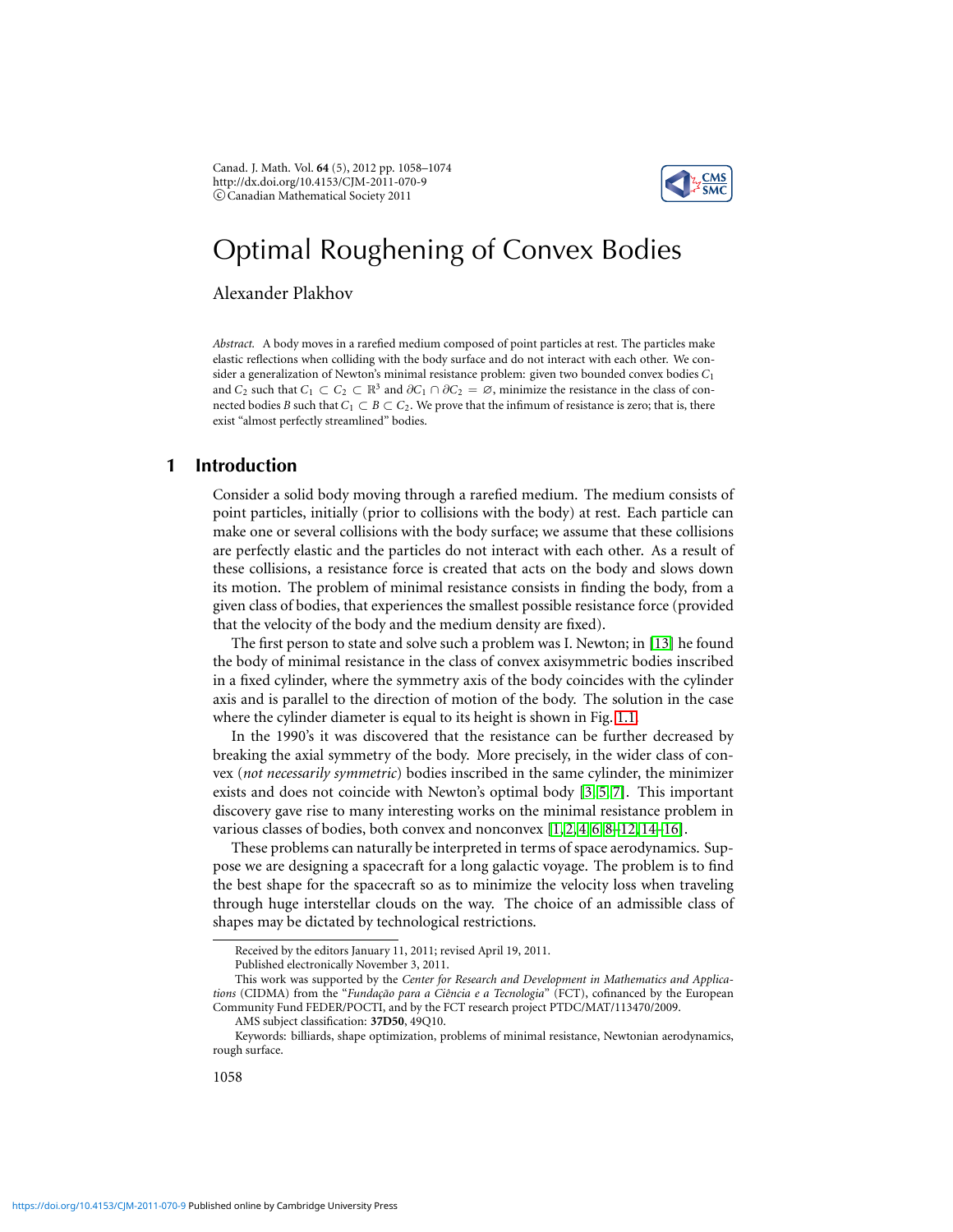*Optimal Roughening of Convex Bodies* 1059



<span id="page-1-0"></span>*Figure 1.1*: Newton's body of minimal resistance. The vector *v* indicates the direction of motion of the body.



<span id="page-1-1"></span>*Figure 1.2*: The spaceship. The direction of motion is indicated by *v*.

In this paper we provide a slightly different look at the problem. Suppose we are traveling in a spaceship  $C_2 \subset \mathbb{R}^3$ , which is a bounded convex set. The inner space of the spaceship coincides with another convex set  $C_1 \subset C_2$  (see Fig. [1.2\)](#page-1-1). The spaceship body is then  $C_2 \setminus C_1$ ; it is natural to require that  $\partial C_1 \cap \partial C_2 = \emptyset$  (this means that the thickness of the spacecraft body is everywhere positive).

We are going to process the metallic body of the spaceship aiming to minimize the velocity slowdown when going through space clouds. The processing may result in making dimples, hollows, grooves, *etc.,* on the spaceship surface. In general, we assume that any body *B* satisfying the inclusions  $C_1 \subset B \subset C_2$  can be obtained by processing. We put the following question.

**Question** Given the convex bodies  $C_1$  and  $C_2$ , the spaceship velocity  $v$ , and the cloud density, what is the minimum resistance of the resulting body *B*?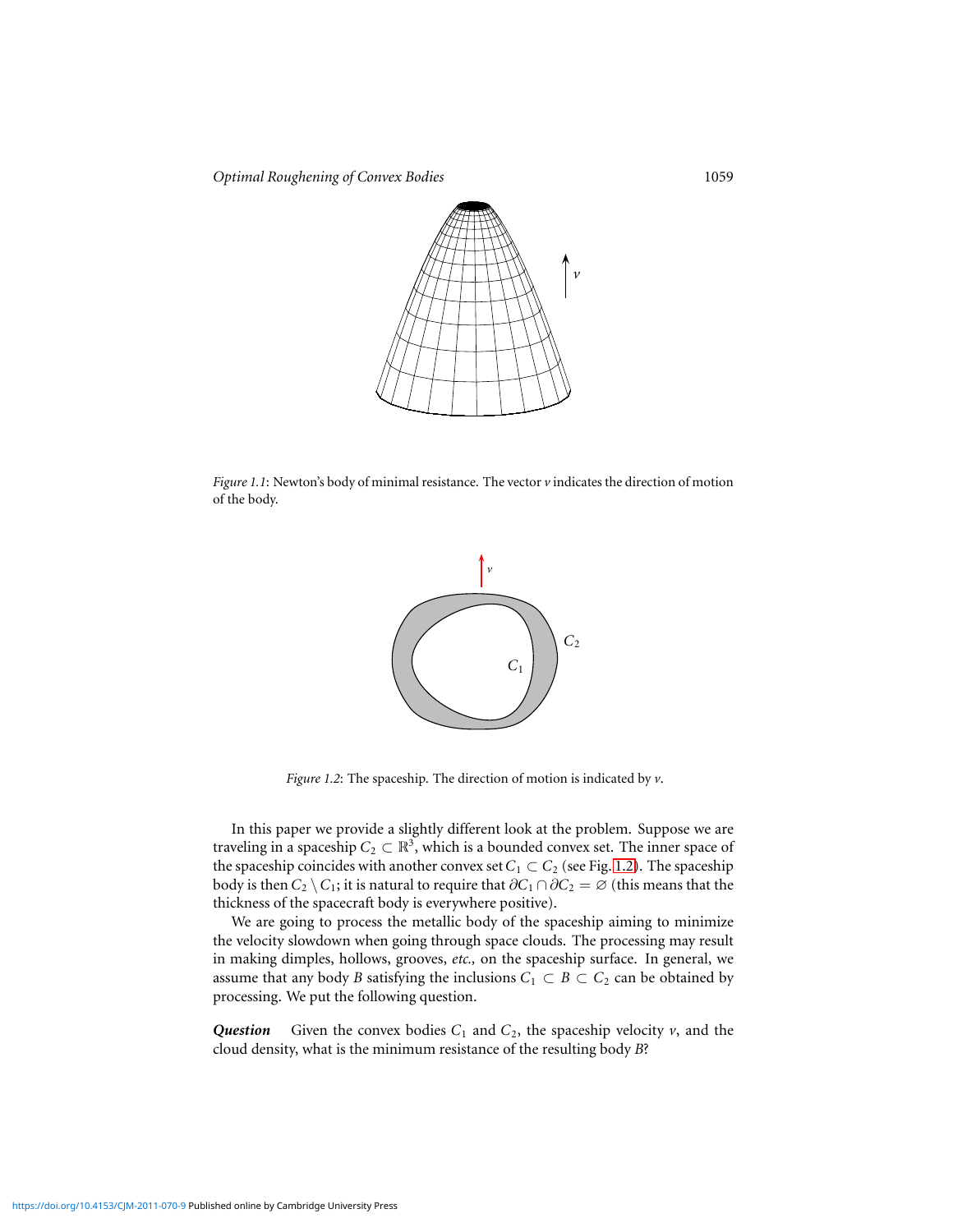

<span id="page-2-0"></span>*Figure 1.3*: The original spaceship  $C_2$  (a) and the spaceship *B* with dimples (b).

In some cases the resistance of the original body  $C_2$  can be easily decreased just by making dimples. Indeed, let the direction of  $\nu$  be vertical and consider a region  $\mathfrak{U} \subset$  $\partial C_2$  in the upper part of the surface  $\partial C_2$  whose inclination relative to the horizontal plane is less than  $30^0$ . (We assume that U is not empty.) Then make several conical dimples in this region, with the inclination of the cone surface being exactly  $30^0$  (see Fig. [1.3\(](#page-2-0)b)).

The resistance of the resulting body *B* is smaller than that of the original body  $C_2$ . Indeed, in the reference system connected with the body we observe a parallel flow of particles falling vertically down. A particle hitting  $C_2$  in the region  $\mathfrak U$  is reflected at an angle smaller than  $60^0$  relative to the vertical (see Fig. [1.3\(](#page-2-0)a)). On the contrary, a particle hitting  $B$  in a conical dimple will be reflected at an angle of exactly  $60^0$ (see Fig. [1.3\(](#page-2-0)b)). Therefore the momentum transmitted by the particle to the body is smaller in the latter case than in the former one, and summing up all the transmitted momenta, we get that the resistance of *B* is smaller than that of  $C_2$ .

In a similar way, the resistance of Newton's optimal body can be decreased by making dimples on its front (flat) surface. This observation was first made by Buttazzo and Kawohl in [\[7\]](#page-16-2). The techniques of making dimples and grooves were further developed by Comte and Lachand-Robert in [\[8–](#page-16-4)[10\]](#page-16-8) when studying generalizations of Newton's problem in classes of nonconvex bodies.

The answer to our question is surprising: the resistance of the resulting body can be made arbitrarily small. That is, by processing the surface of our spaceship, one can make it almost perfectly streamlined! This paper is mainly devoted to the proof of this statement. Note that this result was announced, with a brief outline of the proof, in [\[16\]](#page-16-7).

The paper is organized as follows. In Section [2](#page-3-0) the basic mathematical definitions are given, and the main results of the paper, Theorems [2.5](#page-4-0) and [2.6,](#page-4-1) are stated. In Section [3](#page-5-0) an auxiliary construction, a channel, is described and studied in detail. This construction is then used in Sections [4](#page-10-0) and [5](#page-13-0) when proving Theorems [2.6](#page-4-1) and [2.5.](#page-4-0)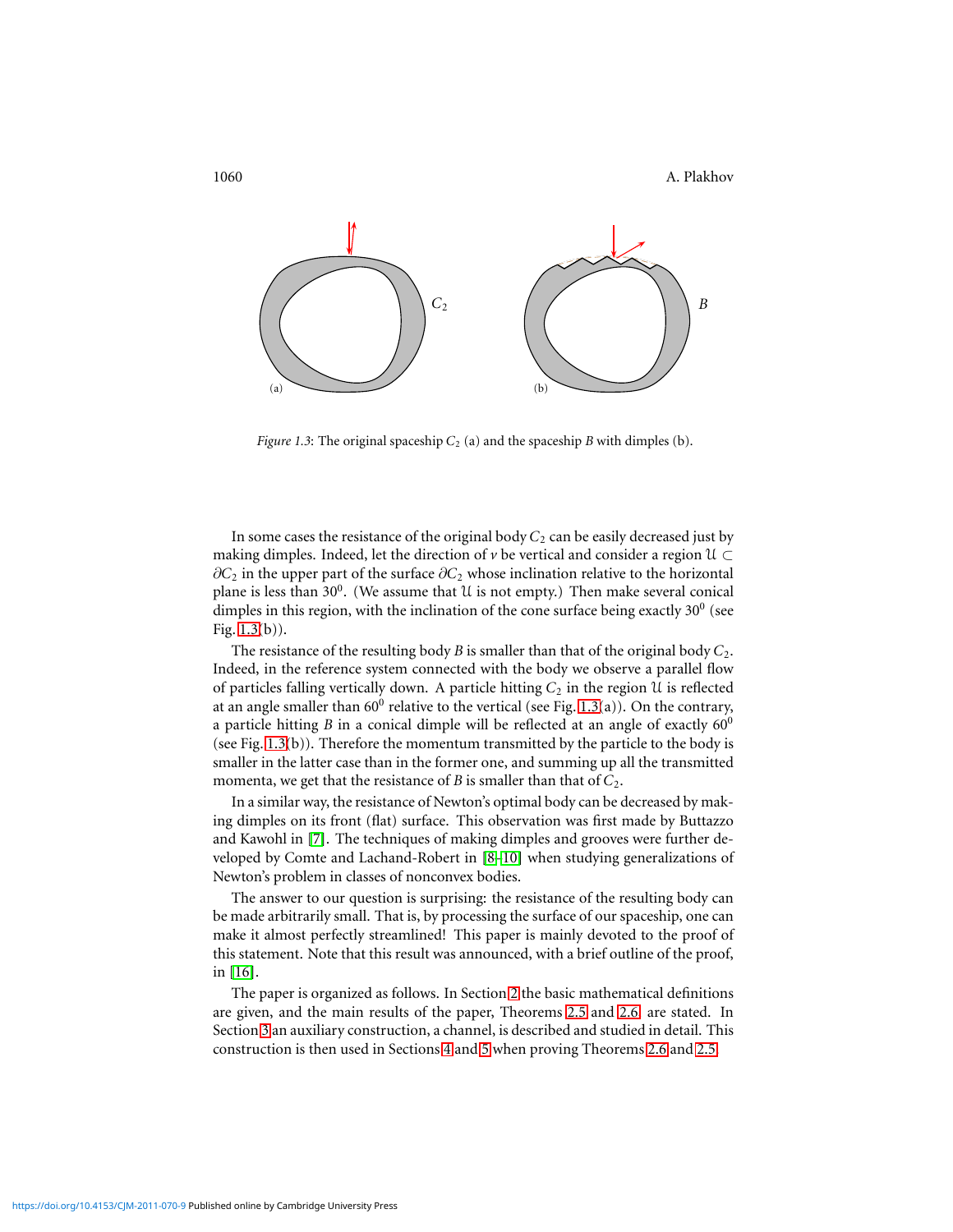## **2 Definitions and Formulation of the Results**

<span id="page-3-0"></span>*Definition* 2.1 A bounded set  $B \subset \mathbb{R}^d$  with piecewise smooth boundary is called *a body.*

Consider the billiard in  $\mathbb{R}^d \setminus B$ . Suppose that a billiard particle initially moves freely according to  $x(t) = x + vt$ , then makes a finite number of reflections (maybe none) from  $\partial B$ , and finally moves freely again according to  $x(t) = x^+ + v^+t$ . This description defines the mapping

<span id="page-3-1"></span>(2.1) 
$$
(x, v) \mapsto (x^+ = x_B^+(x, v), v^+ = v_B^+(x, v)),
$$

which is defined on a full measure subset of  $\mathbb{R}^d \times S^{d-1}$ , takes values in  $\mathbb{R}^d \times S^{d-1}$ , and is measure preserving. Here the measure is the product of Lebesgue measures on R *d* and *S d*−1 . The mapping [\(2.1\)](#page-3-1) is called *scattering mapping*.

*Definition 2.2* If the restriction  $v_B^+|_{x \in v_0^{\perp}}$  of the function  $v_B^+$  to the subset  $v = v_0$ ,  $x \in v_0^{\perp}$ , is measurable and defined almost everywhere with respect to Lebesgue measure on  $v_0^{\perp}$ , then  $v_0$  is called a *regular direction* for the body *B*.

The set of regular directions for any body *B* has full measure in *S d*−1 . An example of a non-regular direction for a two-dimensional body *B* is provided in Fig. [2.1.](#page-3-2)



<span id="page-3-2"></span>*Figure 2.1*: *v* is the non-regular direction for the body *B*.

A part of the boundary ∂*B* is an arc of a parabola with focus at a singular point *F* of the boundary. The particles that initially move with the velocity  $\nu$  parallel to the parabola axis, after reflecting from the arc hit the body at the point *F*, and their further motion is not defined. Therefore the direction *v* is not regular for *B*.

Suppose the direction  $v_0$  is regular for *B*. Note that the function  $v - v_B^+(x, v)$  is bounded and compactly supported on the subset  $v = v_0$ ,  $x \in v_0^{\perp}$ , and is therefore integrable with respect to Lebesgue measure in  $v_0^{\perp}$ .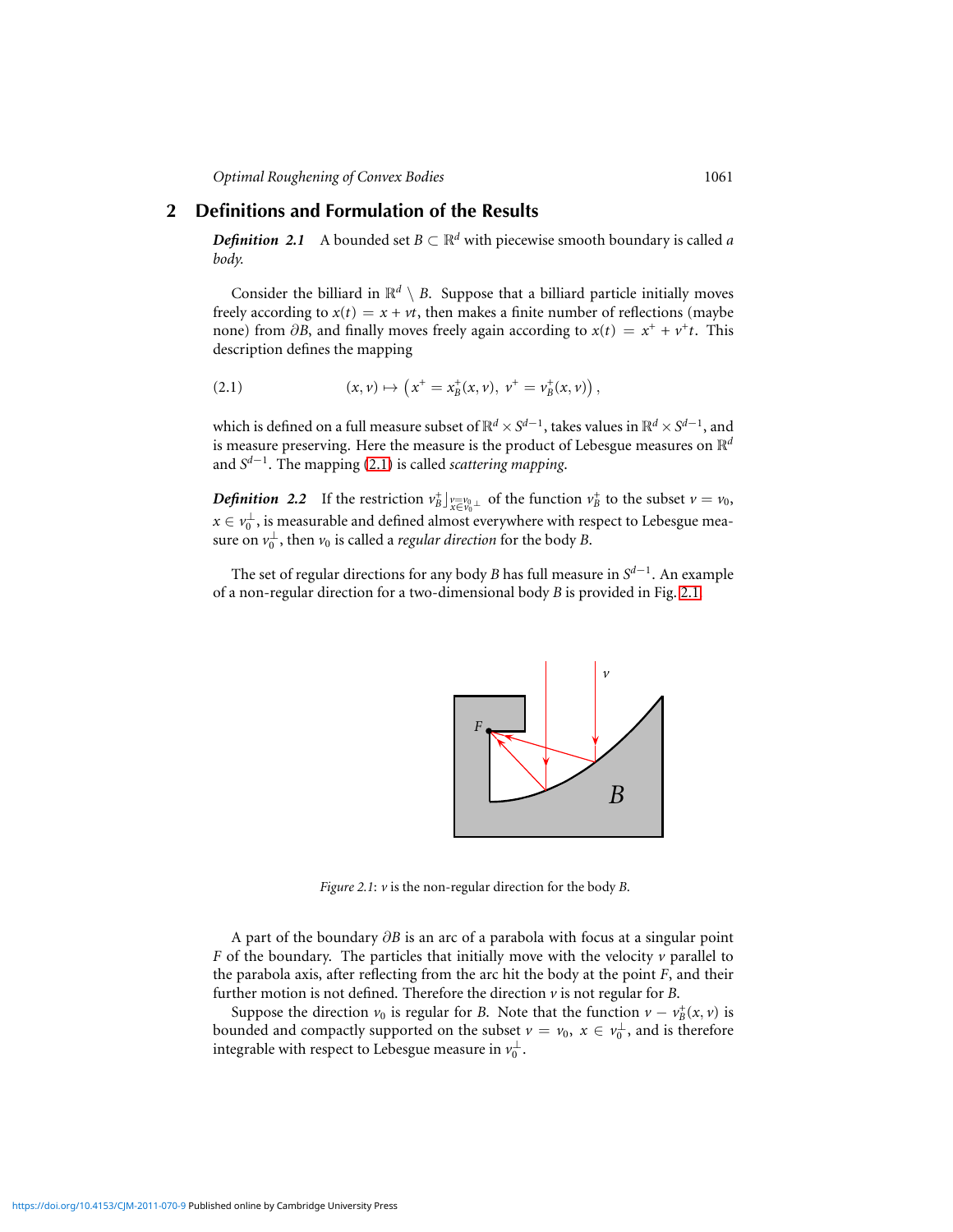*Definition* 2.3 Let  $v \in S^{d-1}$  be a regular direction for *B*. Then the integral

$$
R_{\nu}(B) = \int_{\nu^{\perp}} (\nu - \nu_B^+(x, \nu)) dx
$$

is called the *resistance of the body B in the direction v*.

*Remark 2.4* This definition has a direct physical meaning. An incident particle with the initial velocity *v* transmits the momentum  $\mu(\nu - \nu^+)$  to the body, where  $v^+ = v_B^+(x, v)$  is the velocity of the reflected particle and  $\mu$  is its mass. The resistance is the sum of all momenta transmitted to the body in a unit time. The summation amounts to integrating over  $v^{\perp}$ ; as a result one gets  $\rho R_{\nu}(B)$ , where  $\rho$  is the medium density.

In what follows we restrict our consideration to those bodies *B* for which the chosen direction  $\nu$  is regular, and therefore, the integral  $R_{\nu}(B)$  is defined.

Consider the three-dimensional case where  $v \in S^2$ ,  $C_1$  and  $C_2$  are bounded convex bodies,  $C_1 \subset C_2 \subset \mathbb{R}^3$ , and  $\partial C_1 \cap \partial C_2 = \emptyset$ . The main result of the paper reads as follows.

<span id="page-4-0"></span>*Theorem 2.5 The following holds in the three-dimensional case:*

 $\inf\{|R_v(B)| : C_1 \subset B \subset C_2, B \text{ connected}\} = 0.$ 

The proof of this theorem is based on the following auxiliary two-dimensional result. Let *C*<sub>1</sub> and *C*<sub>2</sub> be bounded convex bodies,  $C_1 \subset C_2 \subset \mathbb{R}^2$ ,  $\partial C_1 \cap \partial C_2 = \emptyset$ , and  $\nu \in S^1$ .

<span id="page-4-1"></span>*Theorem 2.6 The following holds in the two-dimensional case:*

$$
\inf\bigl\{\,|R_\nu(B)|:C_1\subset B\subset C_2\bigr\}\,=0.
$$

*Remark 2.7* Notice that the two-dimensional theorem is weaker than the threedimensional one, since the infimum is taken over the wider class of (generally) *disconnected* bodies. On the contrary, the infimum over *connected* bodies is always positive in two dimensions.

The following plausible conjecture is intended to further elucidate the difference between the two-dimensional and three-dimensional cases.

*Definition* 2.8 Let  $C \subset \mathbb{R}^d$  be a bounded convex body and  $v \in S^{d-1}$ . The value

$$
\mathfrak{R}_{\nu}(C):=\sup_{C_1}\inf\{|R_{\nu}(B)|:C_1\subset B\subset C, B \text{ connected}\},\,
$$

where the supremum is taken over all convex bodies  $C_1$  such that  $C_1 \subset C$  and <sup>∂</sup>*C*<sup>1</sup> <sup>∩</sup> <sup>∂</sup>*<sup>C</sup>* <sup>=</sup> <sup>∅</sup>, is called the *minimal resistance of bodies obtained by roughening C*.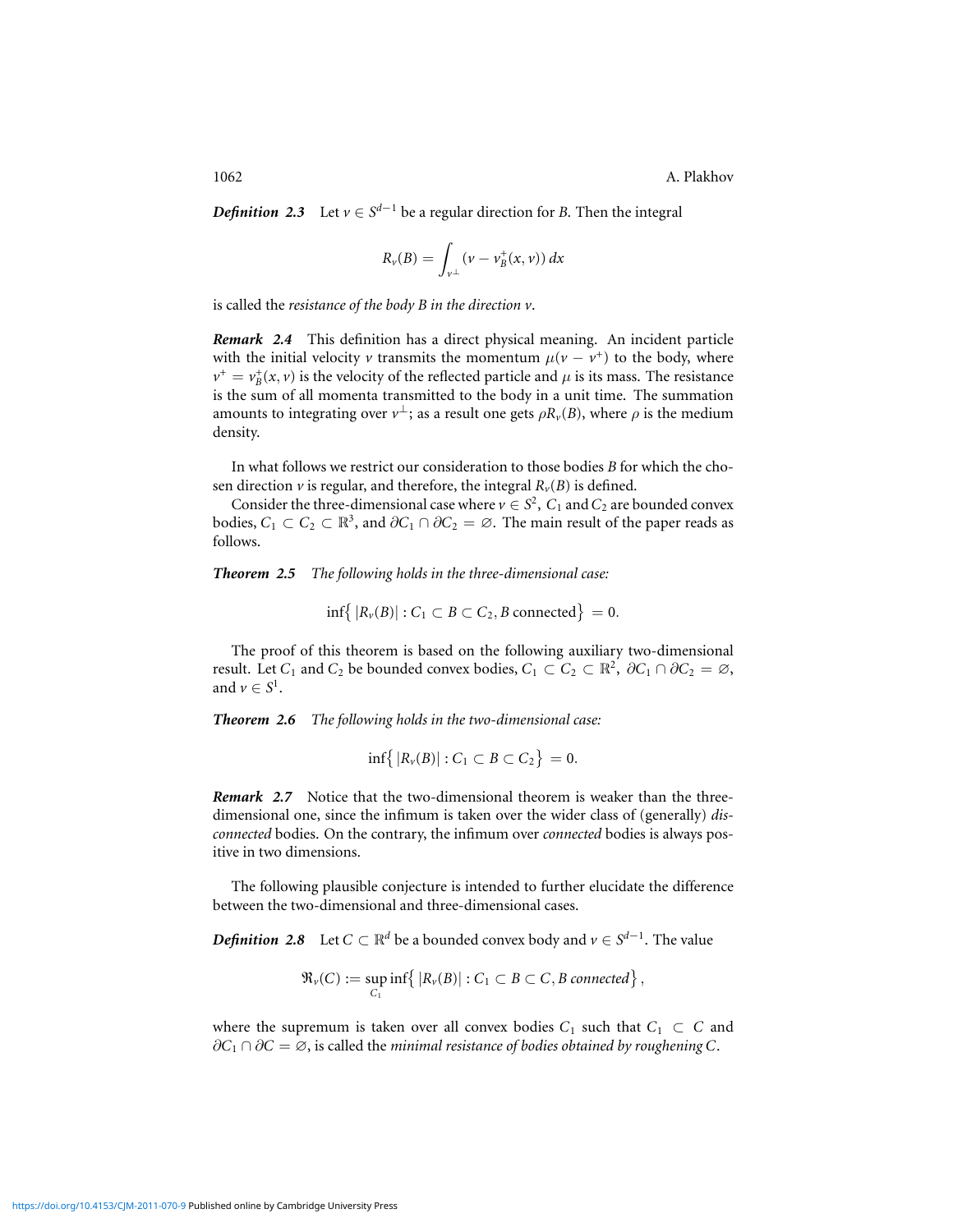*Optimal Roughening of Convex Bodies* 1063

*Conjecture* 2.9 (i) *For any*  $v \in S^2$  *and any convex*  $C \subset \mathbb{R}^3$ *, the following holds:* 

$$
\mathfrak{R}_{\nu}(C)=0.
$$

(ii) *For any*  $v \in S^1$  *and any convex*  $C \subset \mathbb{R}^2$ *, the following holds:* 

<span id="page-5-1"></span>(2.2) 
$$
1/4 < \frac{\Re_v(C)}{|R_v(C)|} \le 1/2.
$$

Conjecture 2.9(i) is a direct consequence of Theorem [2.5,](#page-4-0) but Conjecture 2.9(ii) has not been proved yet. Note, however, that in the particular case, where *C* is symmetric with respect to an axis parallel to  $v$ , the double inequality [\(2.2\)](#page-5-1) can be easily derived from the proof of [\[16,](#page-16-7) Theorem 2].

More information on billiard scattering by rough bodies and related minimal re-sistance problems can be found in [\[14,](#page-16-6) [16\]](#page-16-7).

Let us state one more plausible conjecture.

For a set  $D \subset \mathbb{R}^d$  and a point  $x \in \mathbb{R}^d$ , put  $dist(x, D) = inf\{|x - y| : y \in D\}$ , and for  $\varepsilon > 0$  denote by  $\mathcal{U}_{\varepsilon}(D)$  the  $\varepsilon$ -neighborhood of *D*,

$$
\mathcal{U}_{\varepsilon}(D) = \{x \in \mathbb{R}^d : \, \text{dist}(x, D) < \varepsilon\}.
$$

*Conjecture* 2.10 (i) *For any* connected *bounded set*  $D \subset \mathbb{R}^3$  *and any*  $v \in S^2$  *and*  $\varepsilon > 0$ ,

 $\inf\{|R_\nu(B)| : B \text{ is connected and } D \subset B \subset \mathcal{U}_\varepsilon(D)\} = 0.$ 

(ii) *For any bounded set*  $D \subset \mathbb{R}^2$  *and any*  $v \in S^1$  *and*  $\varepsilon > 0$ *,* 

$$
\inf\bigl\{\,|R_\nu(B)|:D\subset B\subset\mathcal{U}_\varepsilon(D)\bigr\}\,=\,0.
$$

The claim of Conjecture 2.10(i) is stronger than that of Theorem [2.5,](#page-4-0) since the *convex* bodies  $C_1$  and  $C_2$  are replaced here with *connected* sets *D* and  $\mathcal{U}_{\varepsilon}(D)$ . We are sure it is also true and can be proved using the idea of a channel system (see the next section), but the proof will be much more cumbersome than that of Theorem [2.5.](#page-4-0) Conjecture 2.10(ii) is analogous to Theorem [2.6](#page-4-1) and is valid in two dimensions, with the resulting bodies of small resistance being disconnected.

## **3 Preliminary Constructions**

<span id="page-5-0"></span>Here we explain the basic two-dimensional construction that will be used in the proofs of Theorems [2.6](#page-4-1) and [2.5.](#page-4-0) The main idea of these proofs consists in making a large number of "diversion channels" penetrating the body near its boundary. Each channel is the union of three sets: a *front channel*, a *tube*, and a *rear funnel*. The front funnel is turned to the flow, and the rear one, to the opposite direction. Each particle of the flow gets into the front funnel of a channel, then moves through the channel along the body boundary, and escapes through the rear funnel, and its final velocity only slightly differs from the velocity of incidence of the flow.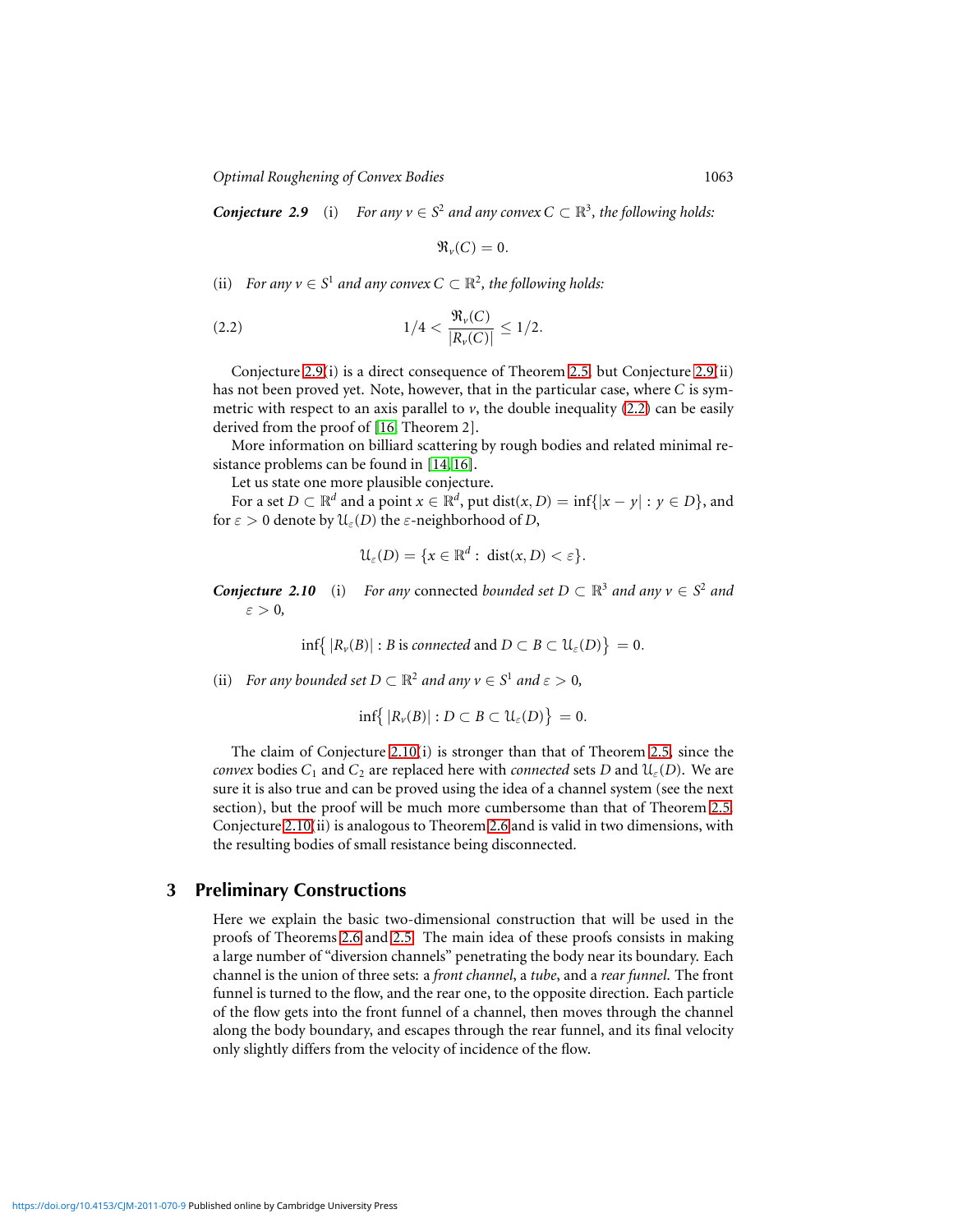Introduce the coordinates  $x_1$ ,  $x_2$  on the plane such that  $v = (0, -1)$ , the  $x_1$ -axis being considered is horizontal, and the  $x_2$ -axis is vertical. Fix the parameter  $0 < \varepsilon <$ 1. The front and rear  $\varepsilon$ -funnels  $V_{\pm}$  are the trapezoids  $|x_1| \leq \varepsilon |x_2|, \ \varepsilon^2 \leq \pm x_2 \leq \varepsilon$ , respectively. The point  $(0, \pm \varepsilon^2)$  is called the vertex of the corresponding funnel. The front and rear sides of the front funnel are, respectively, its larger and smaller bases, that is, the segments  $\{|x_1| \le \varepsilon^2, x_2 = \varepsilon\}$  and  $\{|x_1| \le \varepsilon^3, x_2 = \varepsilon^2\}$ . On the contrary, the front and rear sides of the rear funnel are its smaller and larger bases, that is, the segments  $\{|x_1| \le \varepsilon^3, x_2 = -\varepsilon^2\}$  and  $\{|x_1| \le \varepsilon^2, x_2 = -\varepsilon\}$ . A parallel translation of the front (rear) funnel is also called a front (rear) funnel. See Fig. [3.1\(](#page-7-0)a).

An  $\varepsilon$ -tube is a finite sequence of rectangles and circle sectors. These figures are called *elements* of the tube. The rectangles are vertically or horizontally oriented; they are called *v*- and *h*-*rectangles*, respectively. In a *v*-rectangle, one of the horizontal (upper and lower) sides is considered to be the *front* side, and the other horizontal side is the *rear* one. Their length equals  $2\varepsilon^3$ . In an *h*-rectangle, the length of the vertical (left and right) sides equals  $2\varepsilon^3$ ; one of these sides is the front one, and the other side is the rear one. Each circle sector has the angular size  $90^0$ ; it is a quarter of a circle of the radius  $2\varepsilon^3$ . One of the radii bounding the sector is vertical, and the other one is horizontal; one of these radii is called the front one, and the other, the rear one. In the sequence of figures forming the tube, rectangles and circle sectors alternate; the first and last figures are *v*-rectangles; the upper side of the first rectangle is the front one, and the lower side of the last rectangle is the rear one; see Fig. [3.1\(](#page-7-0)a). Further, in the subsequence composed of rectangles the  $\nu$ - and  $h$ -rectangles alternate. Finally, in the sequence of figures (rectangles and circle sectors) forming the tube, the rear side of the preceding figure coincides with the front side of the subsequent figure, and there are no other points of pairwise intersection of the figures.

It may happen, in particular, that the tube is a single *v*-rectangle; in this case its upper side is the front one, the lower side, the rear one, and the length of these sides is  $2\varepsilon^3$ .

*Definition* 3.1 *An*  $\varepsilon$ -*channel* is the union of a front  $\varepsilon$ -funnel, an  $\varepsilon$ -tube, and a rear  $\varepsilon$ -funnel,

$$
K = V_+ \cup T \cup V_- \subset \mathbb{R}^2_{\{x_1,x_2\}},
$$

satisfying the following conditions: the rear side of the front funnel coincides with the front side of the tube; the rear side of the tube coincides with the front side of the rear funnel, and there are no other points of pairwise intersection for these figures. The front part of the front funnel is called the *front side* of the channel (denoted by *J*<sup>+</sup> in Fig. [3.1\(](#page-7-0)a)), and the rear side of the rear funnel is called the *rear side* of the channel (denoted by *J*<sup>−</sup> in Fig. [3.1\(](#page-7-0)a)). The rest of the channel boundary is called the *lateral boundary* of the channel.

*Lemma 3.2 Consider the billiard in an* ε*-channel. If a particle starts the motion with the velocity*  $v = (0, -1)$  *at a point of the front side of the channel, then after making a finite number of reflections from the lateral boundary, it finally gets into a point of the rear side of the channel with the velocity*  $v + O(\varepsilon)$ ,  $\varepsilon \to 0$ *. Here*  $O(\varepsilon)$  *is uniform with respect to all* ε*-channels and all initial positions.*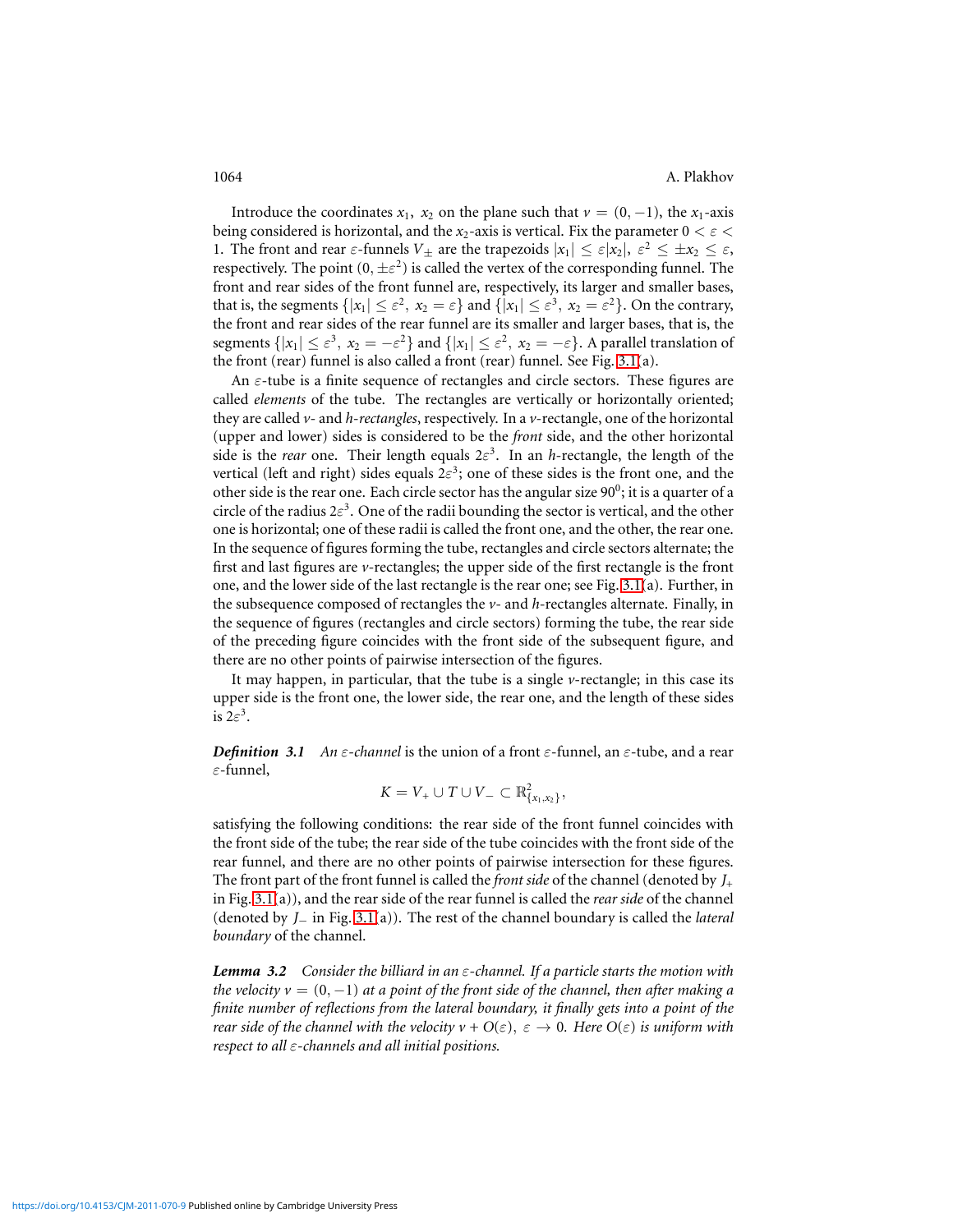

<span id="page-7-0"></span>*Figure 3.1*: Dynamics of a particle in a channel.

**Proof** First we prove that the particle, after a finite number of reflections from the lateral boundary, gets into the rear side of the channel (and not into its front side). The proof of this statement is inductive. Namely, for each figure forming the channel (trapezoid, rectangle, circle sector) we will prove the following: if the particle gets into the figure through its front side, then after a while it will leave the figure through its rear side.

The motion in a rectangle is unidirectional, from the front to the rear side; this is obvious. Further, notice that when moving in a circle, the angular coordinate of the particle changes monotonically. This implies that if the particle intersects the front radius of a sector, then after several (maybe zero) reflections from the arc it will intersect the rear radius.

It remains to consider the motion in the funnels. The particle starts moving vertically down from the front side of the front funnel (that is, from the larger side of the trapezoid). Apply the method of unfolding of the trajectory; see Fig. [3.1\(](#page-7-0)b). In a convenient reference system the trapezoid takes the form  $|x_1| \leq \varepsilon x_2, \ \varepsilon^2 \leq x_2 \leq \varepsilon$ . The unfolded trajectory is a vertical line at a distance less than  $\varepsilon^2$  from the origin; therefore, it intersects the circle  $\text{Ball}_{\varepsilon^2}(0)$ . On the other hand, the sequence of images of the smaller side of the trapezoid under the unfolding forms a broken line winding around the origin and touching the same circle. (Notice that this broken line is contained in the larger circle  $\text{Ball}_{\varepsilon^2\sqrt{1+\varepsilon^2}}(0)$ ; we will use it later.) Hence the unfolded trajectory intersects the broken line; this means that the original trajectory, after several reflections from the lateral sides of the trapezoid, will intersect its smaller side.

Finally, when considering the motion in the rear funnel we use the unfolding method again. This time we unfold the final part of the trajectory starting from the point of intersection with the front side of the funnel (that is, the smaller base of the trapezoid; see Fig.  $3.1(c)$ ). The unfolded trajectory intersects one of the images, under the unfolding, of the larger base of the trapezoid; this image is *AD* in the fig-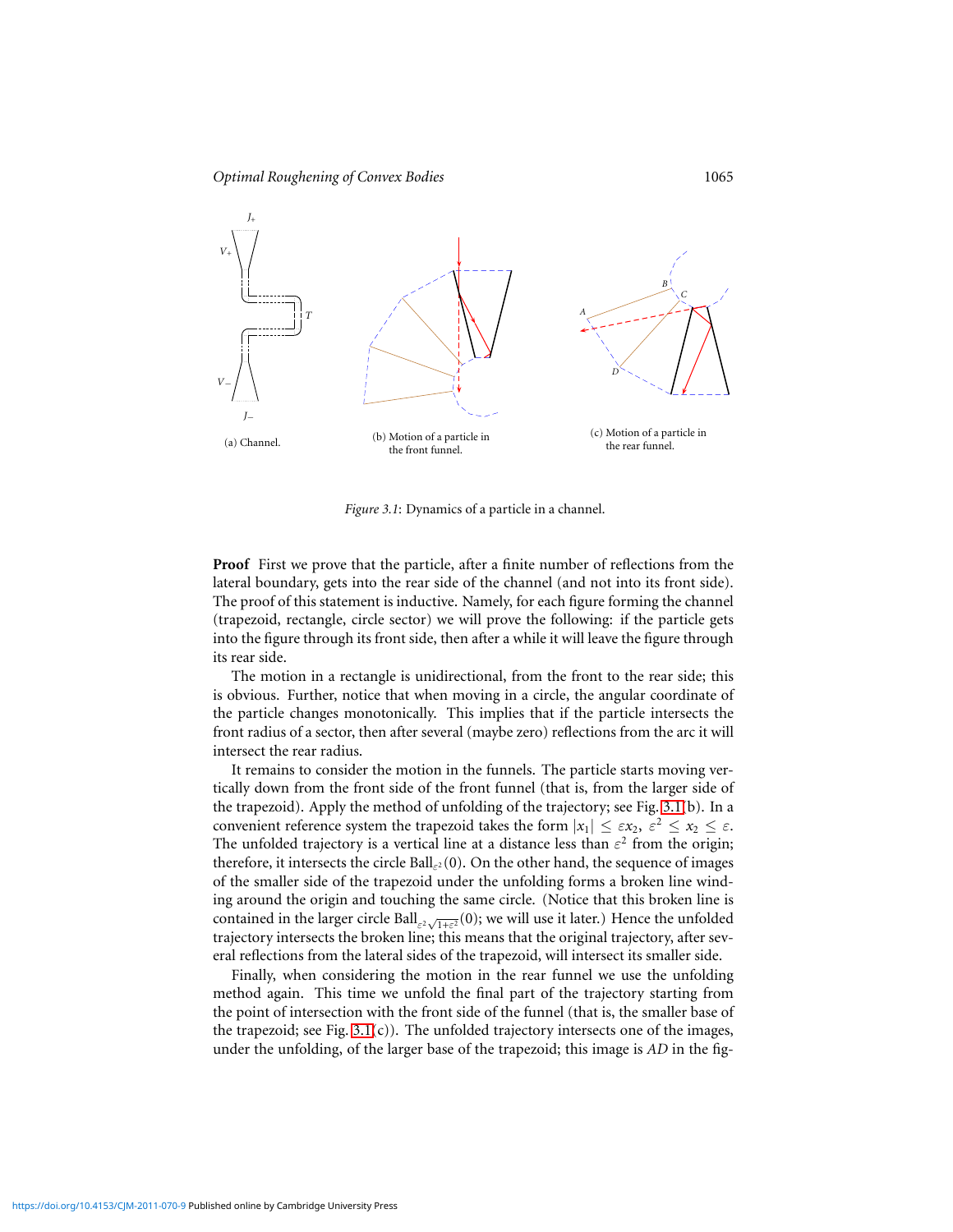ure. This means that the particle, after several reflections from the lateral sides of the trapezoid, finally reaches the rear side of the channel. Using Fig. [3.1\(](#page-7-0)c), one gets an estimate for the particle velocity at the point of intersection with the rear side of the funnel. The angle the velocity vector forms with the vertical is obviously smaller than the largest angle formed by the symmetry axis of *ABCD* with the tangent lines from *A* to the circle Ball  $_{\varepsilon^2\sqrt{1+\varepsilon^2}}(0)$ . The latter value equals arctan  $\varepsilon$  + arcsin  $\varepsilon$ . Thus, the difference between the initial and final velocities,  $\nu$  and  $\nu^+$ , of a particle in an  $\varepsilon$ -channel can be estimated from above as follows:

$$
|\nu - \nu^{+}| \leq 4 \sin^{2}((\arctan \varepsilon + \arcsin \varepsilon)/2) = O(\varepsilon).
$$

Figure [3.2](#page-8-0) shows how the channel system may look like in the case where  $C_1$  and  $C_2$  are concentric squares. A body of small resistance is obtained by removing the channels from the larger square  $C_2$ .



<span id="page-8-0"></span>*Figure 3.2*: Two concentric squares with a built-in channel system.

The construction of the channel system in the general case is more complicated. We will start with a method of constructing a special  $\varepsilon$ -channel which will be used later on in this section. Consider two rectangles  $\Pi^+$  and  $\Pi^-$  with the horizontal sides of length  $2\varepsilon^2$  and vertical sides of length  $\varepsilon - \varepsilon^2$ , and let  $A^+$  be the midpoint of the lower side of  $\Pi^+$ , and  $A^-$ , the midpoint of the upper side of  $\Pi^-$ . A broken line joining the points *A*<sup>+</sup> and *A*<sup>−</sup> and satisfying the conditions stated below in this paragraph will be called an ε*-axis*, and these points will be called the front and rear endpoints of the axis. The broken line consists of a finite number of vertical and horizontal segments. The initial and final segments are vertical ones of lengths greater than or equal to  $\varepsilon^3$ ,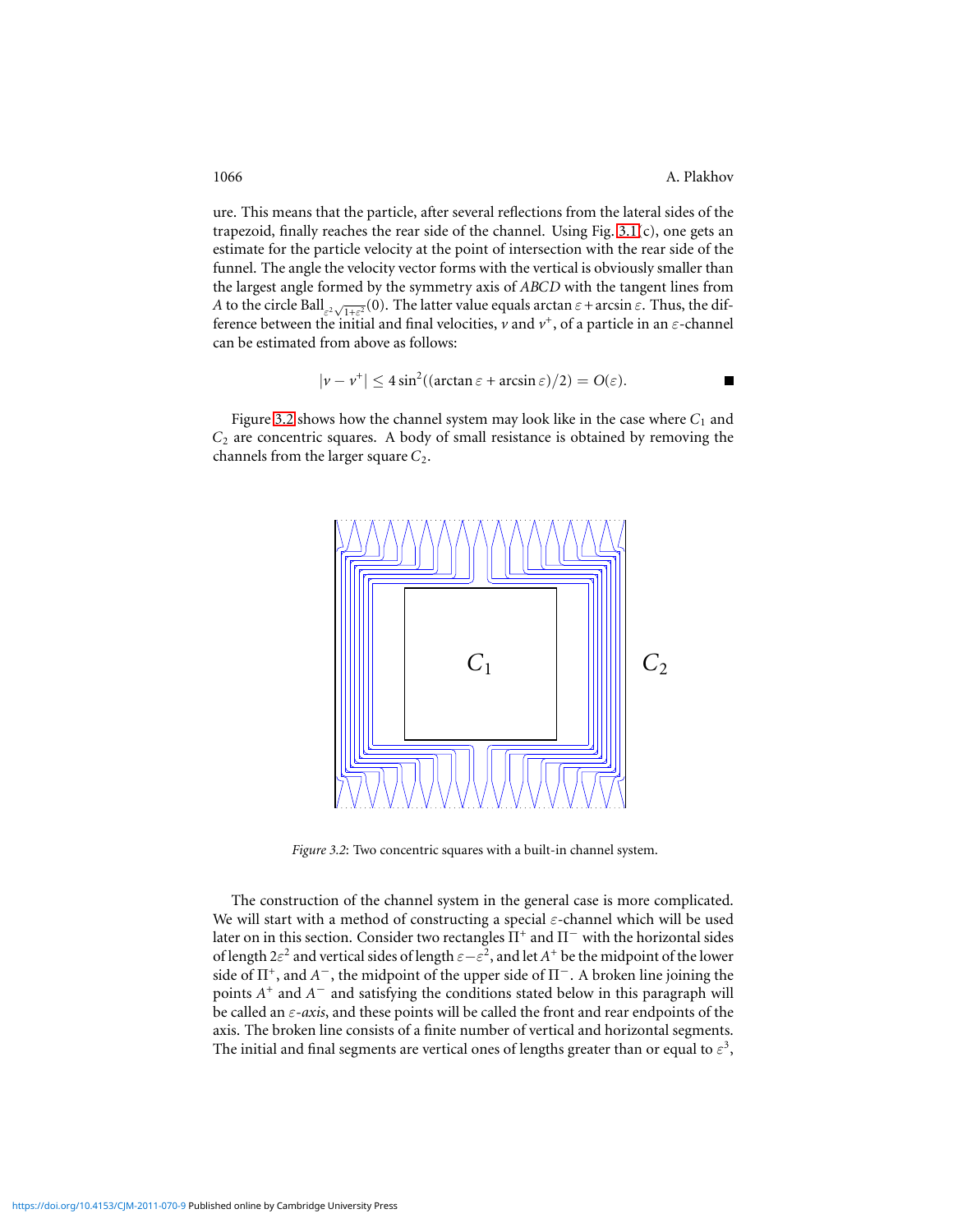and the lengths of the other segments are greater than or equal to  $2\varepsilon^3$ . The broken line does not have points of self-intersection and does not have points of intersection with Π+ and Π<sup>−</sup> other than the endpoints *A* + and *A* −. The endpoints of the segments, except for *A*<sup>+</sup> and *A*<sup>−</sup>, are called *vertices*. Thus, both the initial and final segments have only one vertex, and the other segments have two vertices. A shortened segment of the broken line, with (one or two) segments of length  $\varepsilon^3$  adjacent to its vertices taken off, is called a *reduced segment*. A reduced segment may be a true segment, and it may be a single point. The union of the rectangles  $\Pi^+$  and  $\Pi^-$  and the  $\varepsilon$ -axis is called an  $\varepsilon$ -contour; see Fig. [3.3\(](#page-9-0)a).



<span id="page-9-0"></span>*Figure 3.3*: An  $\varepsilon$ -contour (a) and the channel generated by this contour (b).

Now suppose we have an  $\varepsilon$ -contour. To each reduced segment of the  $\varepsilon$ -axis assign the rectangle of width  $2\varepsilon^3$  such that the segment is a midline of the rectangle and divides it into two rectangles of width  $\varepsilon^3$ ; see Fig. [3.3\(](#page-9-0)b). In the degenerated case, where the reduced segment is a point, the assigned rectangle is a segment of length  $2\varepsilon^3$ . To each vertex assign the circle sector of radius  $2\varepsilon^3$  such that the two radii bounding the sector coincide with sides of the rectangles assigned to the adjacent reduced segments. Finally, to the rectangles  $\Pi^+$  and  $\Pi^-$  assign the inscribed trapezoids  $V^+$  and *V*<sup>−</sup> such that the midpoints of two sides of these rectangles,  $A^+$  and  $A^-$ , are also midpoints of smaller bases of length  $2\varepsilon^3$  of the trapezoids, and the opposite sides of the rectangles coincide with the larger bases of the trapezoids. If the obtained figures (rectangles, sectors, and trapezoids) do not mutually intersect, then their union is an ε-channel. It will be called the *channel generated by the given* ε*-contour*.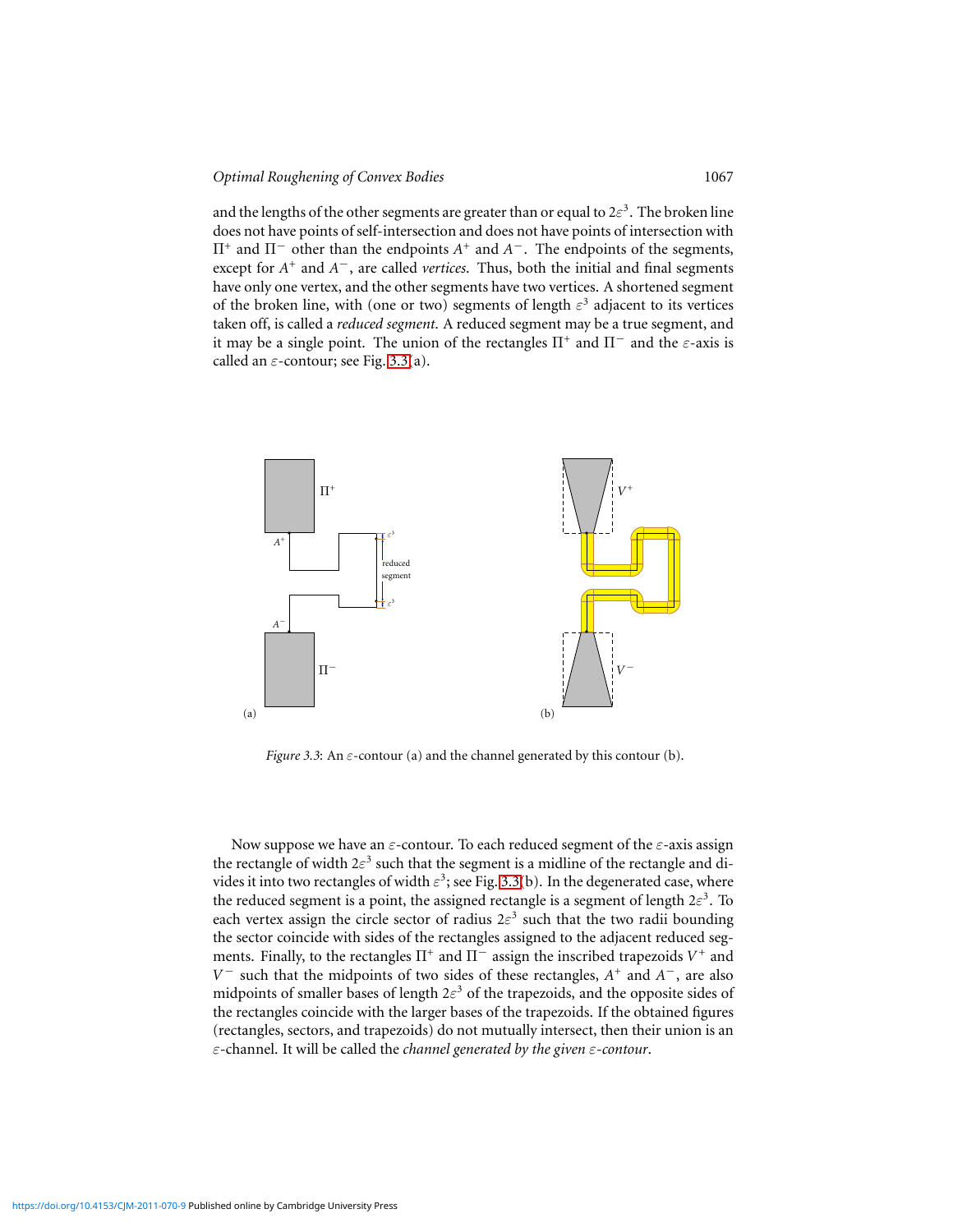# **4 Proof of Theorem [2.6](#page-4-1)**

Let the plane bodies  $C_1$  and  $C_2$  be given. Without loss of generality we assume that  $v = (0, -1)$ . The proof of Theorem [2.6](#page-4-1) amounts to constructing a family of bodies  $B_{\varepsilon}$ ,  $C_1 \subset B_{\varepsilon} \subset C_2$  with resistance going to zero,  $\lim_{\varepsilon \to 0} R_{\nu}(B_{\varepsilon}) = 0$ . In what follows we will write *R* instead of *Rv*.

It suffices to provide the family  $B_{\varepsilon}$  in the special case where

<span id="page-10-1"></span>(4.1) 
$$
\text{dist}(\partial C_1, \partial C_2) > 4\sqrt{2}.
$$

Indeed, in the general case take  $k > 0$  large enough so that dist( $\partial (kC_1)$ ,  $\partial (kC_2)$ ) >  $4\sqrt{2}$  and find a family  $\widetilde{B}_{\varepsilon}$ ,  $kC_1 \subset \widetilde{B}_{\varepsilon} \subset kC_2$  such that  $\lim_{\varepsilon \to 0} R(\widetilde{B}_{\varepsilon}) = 0$ . Then the family  $B_{\varepsilon} = k^{-1} \widetilde{B}_{\varepsilon}$  satisfies the required relations  $C_1 \subset B_{\varepsilon} \subset C_2$  and  $R(B_{\varepsilon}) =$  $k^{-1}R(\widetilde{B}_{\varepsilon}) \to 0$  as  $\varepsilon \to 0$ . Thus, the general case is reduced to the special case [\(4.1\)](#page-10-1).

Consider the partition of  $\mathbb{R}^2$  into (closed) squares of size 2  $\times$  2 with vertices in  $2\mathbb{Z} \times 2\mathbb{Z}$  and denote by *D* the union of squares contained in the interior of  $C_2$ . One easily sees that  $C_1 \subset D$ . The squares of the partition that are contained in *D* and have nonempty intersection with ∂*D* will be called *boundary squares*. The boundary squares do not intersect *C*1.

Indeed, each boundary square (let it be *Q*) has nonempty intersection with another square of partition (say, *Q* ′ ) that does not belong to *D*. By the definition of *D*, *Q*<sup>'</sup> contains a point from ∂*C*<sub>2</sub>. The diameter of the union  $Q \cup Q'$  does not exceed 4 √ 2, and therefore, by [\(4.1\)](#page-10-1), *Q* ∪ *Q* ′ does not contain points of ∂*C*1. This implies that  $Q \cap C_1 = \emptyset$ .

In Figure [4.1,](#page-12-0)  $C_1$  and  $C_2$  are bounded by black closed curves, and  $D$  is bounded by the thick polygonal line. The boundary squares are situated between the thick and thin black solid polygonal lines.

For convenience we will use the small parameter  $\varepsilon$  of the form  $\varepsilon = 1/(2n + 1)$ , where *n* is a positive integer, and impose the restriction  $\varepsilon <$  dist(*D*,  $\partial C_2$ ). Denote by

$$
l = l(D) = max\{|x_1 - y_1| : (x_1, x_2), (y_1, y_2) \in D\}
$$

the width of *D*, and impose one more restriction:  $\varepsilon < 1/l$ .

Denote by ∂+*D* and ∂−*D* the upper and lower parts of the boundary ∂*D*, that is, the intersection of ∂*D* with the union of upper (lower) sides of the squares forming *D*. Introduce the metric  $\bar{d}$  in  $\mathbb{R}^2$  by  $\bar{d}(x, y) = \max\{|x_1 - y_1|, |x_2 - y_2|\}$ , where  $x = (x_1, x_2)$  and  $y = (y_1, y_2)$ . In this metric a ball of radius *r* is a square of size  $2r \times 2r$  with vertical and horizontal sides.

Take  $d_i = (2i - 1)\varepsilon^3$ ,  $N = \frac{l}{2\varepsilon^2}$ , and denote by  $L_i$  the set of points  $x \in D$ such that  $\bar{d}(x, \partial D) = d_i$ ,  $i = 1, ..., N$ . The curve  $L_i$  will be called *the i-th level line*. Due to the choice of  $\varepsilon$ , one always has  $d_i < 1$ , so each curve  $L_i$  is contained in the union of boundary squares, and therefore, does not intersect  $C_1$ . The curves  $L_i$  are closed, do not have self-intersections, and are composed of vertical and horizontal segments. Let us divide each level line *L<sup>i</sup>* into two curves by two points with maximal and minimal *x*1-coordinates; then the *x*1-coordinate will monotonically change along each of these curves. Finally, the *x*1-coordinate of each vertical segment forming *L<sup>i</sup>* differs by  $(2i - 1)\varepsilon^3$  from a multiple of 2, hence the difference of *x*<sub>1</sub>-coordinates of

<span id="page-10-0"></span>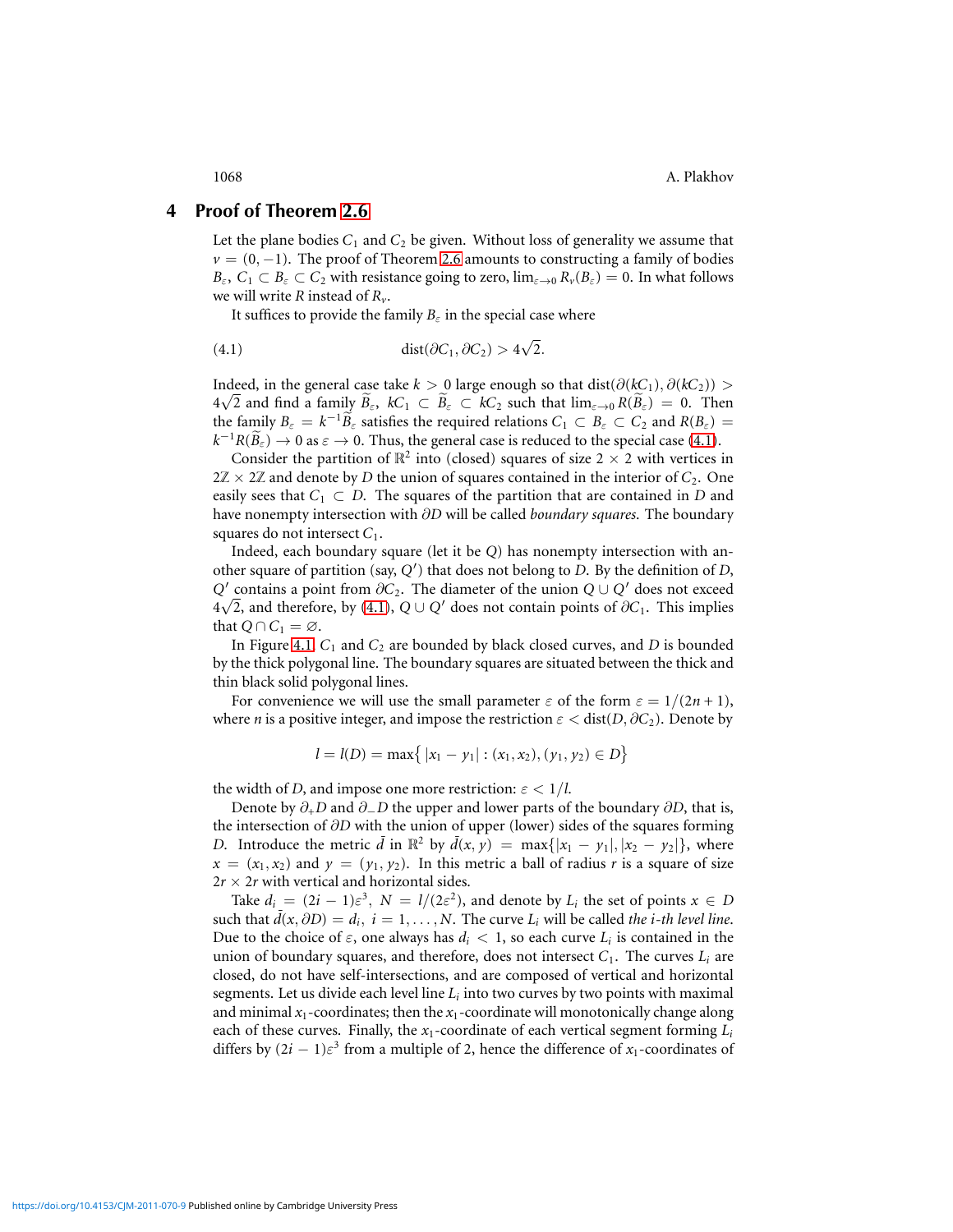any two vertical segments belonging to any two level lines is a multiple of  $2\varepsilon^3$ . The same is valid for the  $x_2$ -coordinate. These observations imply that the length of each segment in each level line is greater than or equal to  $2\varepsilon^3$ .

Divide the upper boundary,  $\partial_{+}D$ , into segments of length  $2\varepsilon^2$ . The number of these segments is *N*, and the upper side of each square forming  $\partial_{+}D$  contains exactly  $\varepsilon^{-2}$  segments (recall that this number is an integer). Denote the segments, from right to left (that is, from the larger to the smaller  $x_1$ -coordinate) by  $I_1^+$ , ...,  $I_N^+$ , and construct the rectangles  $\Pi_1^+$ , ...,  $\Pi_N^+$  of height  $\varepsilon - \varepsilon^2$  resting on these segments; that is,  $I_i^+$  is the lower side of  $\Pi_i^+$ . Similarly, divide the lower boundary,  $\partial_-D$ , into segments of the same length, enumerate them from right to left,  $I_1^-$  ,  $\dots$  ,  $I_N^-$  , and take the rectangles  $\Pi_1^-$ , ...,  $\Pi_N^-$  of the same height  $\varepsilon - \varepsilon^2$  resting on these segments; that is, each segment  $I_i^-$  is the upper side of  $\Pi_i^-$ . The rectangles  $\Pi_i^+$  and  $\Pi_i^-$ , corresponding to three different values of *i*, are shown in Fig. [4.1.](#page-12-0)

All the rectangles  $\Pi_i^{\pm}$  are contained in  $C_2 \setminus D$ . Denote by  $A_i^+$  the midpoint of the segment *I*<sub>i</sub><sup>+</sup>, and by  $A_i^-$  the midpoint of *I*<sub>i</sub><sup>−</sup>. The *x*<sub>1</sub>-coordinate of both  $A_i^+$  and  $A_i^$ equals

<span id="page-11-0"></span>(4.2) 
$$
x_1(A_i^+) = \varepsilon^2 (1 + 2N - 2i).
$$

The set

$$
\{x:\,x_1=x_1(A_i^+),\,\bar{d}(x,\partial D)\leq d_i\}
$$

is either (i) the vertical segment  $A_i^+ A_i^-$ , or (ii) a union of two segments  $A_i^+ B_i^+ \cup A_i^- B_i^-$ (see Fig. [4.1\)](#page-12-0). In case (ii) one has  $\bar{d}(\dot{B}_i^+, \partial D) = \bar{d}(B_i^-, \partial D) = d_i$ .

Define the broken line  $\Gamma_i$  as follows. In the case (i) take  $\Gamma_i = A_i^+ A_i^-$ . In the case (ii)  $\Gamma_i$  is the union of the segments  $A_i^+ B_i^+$  and  $A_i^- B_i^-$  and the part of the curve  $L_i$  contained in the half-plane  $x_1 > x_1(A_i^+)$ . In this case the length of each of the segments  $A_i^+ B_i^+$  and  $A_i^- B_i^-$  is greater than or equal to  $\varepsilon^3$ .

By formula [\(4.2\)](#page-11-0) and by the choice of  $\varepsilon$ , the value  $x_1(A_i^+) - \varepsilon^3$  is a multiple of  $2\varepsilon^3$ . It has already been established that each vertical segment of the broken line *L<sup>i</sup>* also has this property: denoting by  $x_1$  the first coordinate of the segment, we have that  $x_1 - \varepsilon^3$  is a multiple of  $2\varepsilon^3$ . Thus, the distance from each of the vertical segments  $A_i^+ B_i^+$ ,  $A_i^- B_i^-$  to the nearest vertical segment of  $L_i$  is a multiple of  $2\varepsilon^3$ . This implies that the lengths of the first and the last horizontal segments of Γ*<sup>i</sup>* are greater than or equal to  $2\varepsilon^3$ . The other intermediate segments of  $\Gamma_i$  are at the same time segments of  $L_i$ , and therefore, also have lengths greater than or equal to  $2\varepsilon^3$ .

Thus, the broken line Γ*<sup>i</sup>* is composed of vertical and horizontal segments, the lengths of the initial and the final segments are more or equal than  $\varepsilon^3,$  and the lengths of the other segments are more or equal than  $2\varepsilon^3$ . In particular, this broken line may coincide with a single vertical segment. It starts at the point  $A_i^+$  and finishes at the point  $A_i^-$  and does not have points of self-intersection. Therefore  $\Gamma_i$  is an  $\varepsilon$ -contour  $\frac{1}{2}$  ioining the rectangles  $\Pi_i^+$  and  $\Pi_i^-$ . The  $\bar{d}$ -distance between different curves  $\Gamma_i$  and  $\Gamma_j$  is at least 2 $\varepsilon^3$ ,

$$
\bar{d}(\Gamma_i, \Gamma_j) \geq 2\varepsilon^3 \quad \text{for } i \neq j.
$$

Fix *i* and consider the rectangles and sectors generated by the reduced segments and vertices of the broken line Γ*<sup>i</sup>* . Notice that any triple of consecutive elements: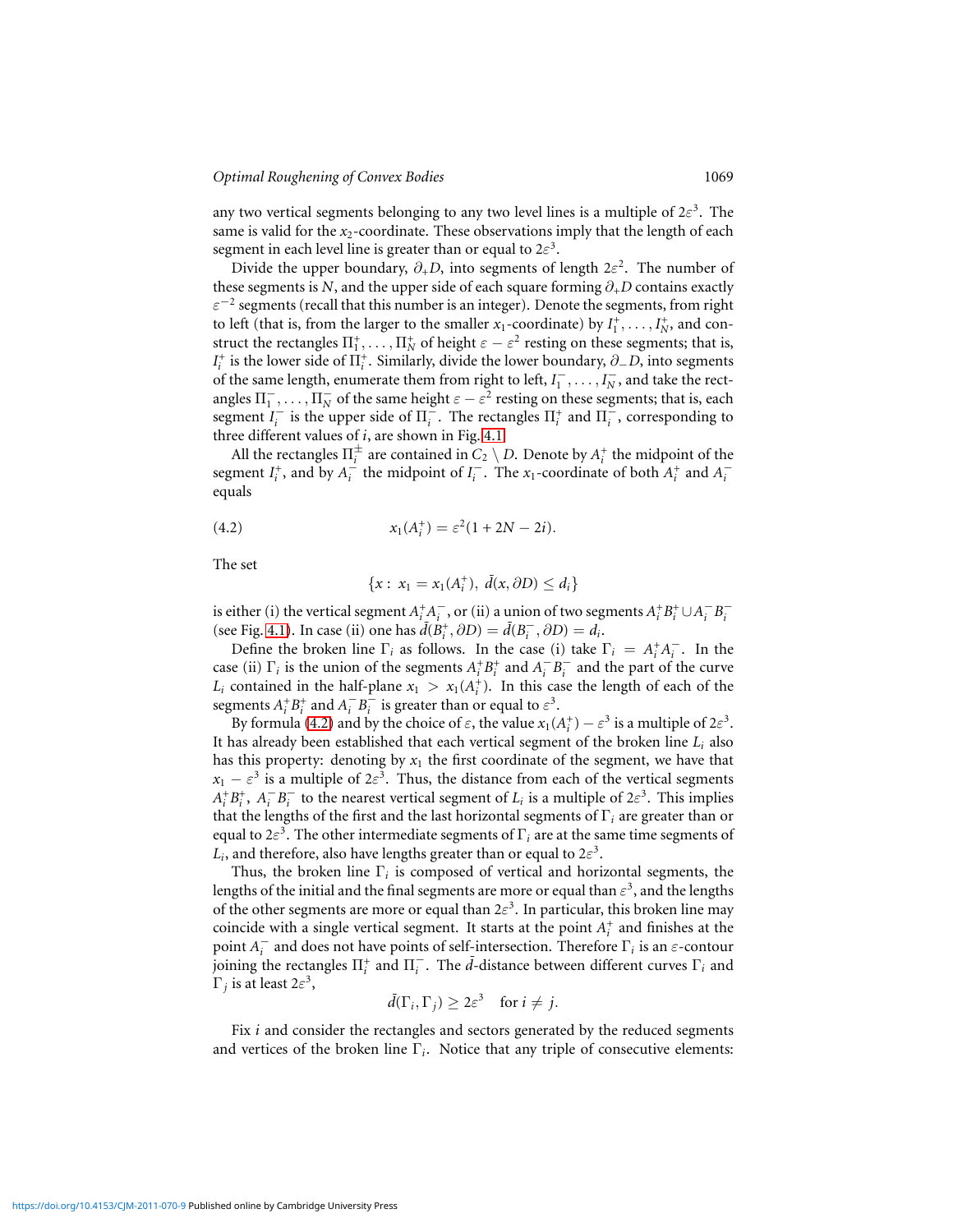

<span id="page-12-0"></span>*Figure 4.1*: The construction of a built-in channel system: the ε-contours for three values of *i* are shown. The rectangles  $\Pi_i^+$ ,  $\Pi_i^-$  and the points  $A_i^+$ ,  $A_i^-$ ,  $B_i^+$ ,  $B_i^-$  are indicated for a single value of *i*.

a *v*-rectangle, a sector, and an *h*-rectangle, contains elements that do not intersect pairwise. On the other hand, if a pair of elements does not belong to such a triple, then the minimal union of the squares of the partition containing one element does not intersect the minimal union of the squares containing the other element. Therefore all the elements do not mutually intersect; hence these elements, jointly with the trapezoids  $V_i^+ \subset \Pi_i^+$  and  $V_i^- \subset \Pi_i^-$  generated by the rectangles  $\Pi_i^+$  and  $\Pi_i^-$ , form a channel; let it be denoted by  $K_i$ . We assume that the channel is open, that is, does not intersect its boundary.

Now let us show that the channels defined above do not mutually intersect. Let  $K_i'$  be the union of the rectangles (or the rectangle), generated by the segments  $A_i^+ B_i^+$ ,  $A_i^- B_i^-$ , and the adjacent sectors. Let  $K_i''$  be the union of the other sets generated by the broken line Γ*<sup>i</sup>* and forming the channel. One obviously has

<span id="page-12-1"></span>
$$
(4.3) \qquad \widetilde{K}_i = K'_i \cup K''_i \cup V^+_i \cup V^-_i \subset K'_i \cup K''_i \cup \Pi^+_i \cup \Pi^-_i.
$$

We have  $K_i' \subset \{x : \bar{d}(x, \partial D) \le 2i\varepsilon^3\}$  and  $K_i'' \subset \{x : (2i-2)\varepsilon^3 < \bar{d}(x, \partial D) < 2i\varepsilon^3\};$ hence

(4.4) 
$$
K_i'' \cap K_j'' = \varnothing \quad \text{for } i \neq j \quad \text{and} \quad K_i' \cap K_j'' = \varnothing \quad \text{for } i < j.
$$

Further,

$$
K'_{i} \subset \left\{ x : x_{1}(A_{i}^{+}) - \varepsilon^{3} < x_{1} < x_{1}(A_{i}^{+}) + \varepsilon^{3} \right\} \quad \text{and} \quad K''_{i} \subset \left\{ x : x_{1} > x_{1}(A_{i}^{+}) + \varepsilon^{3} \right\},
$$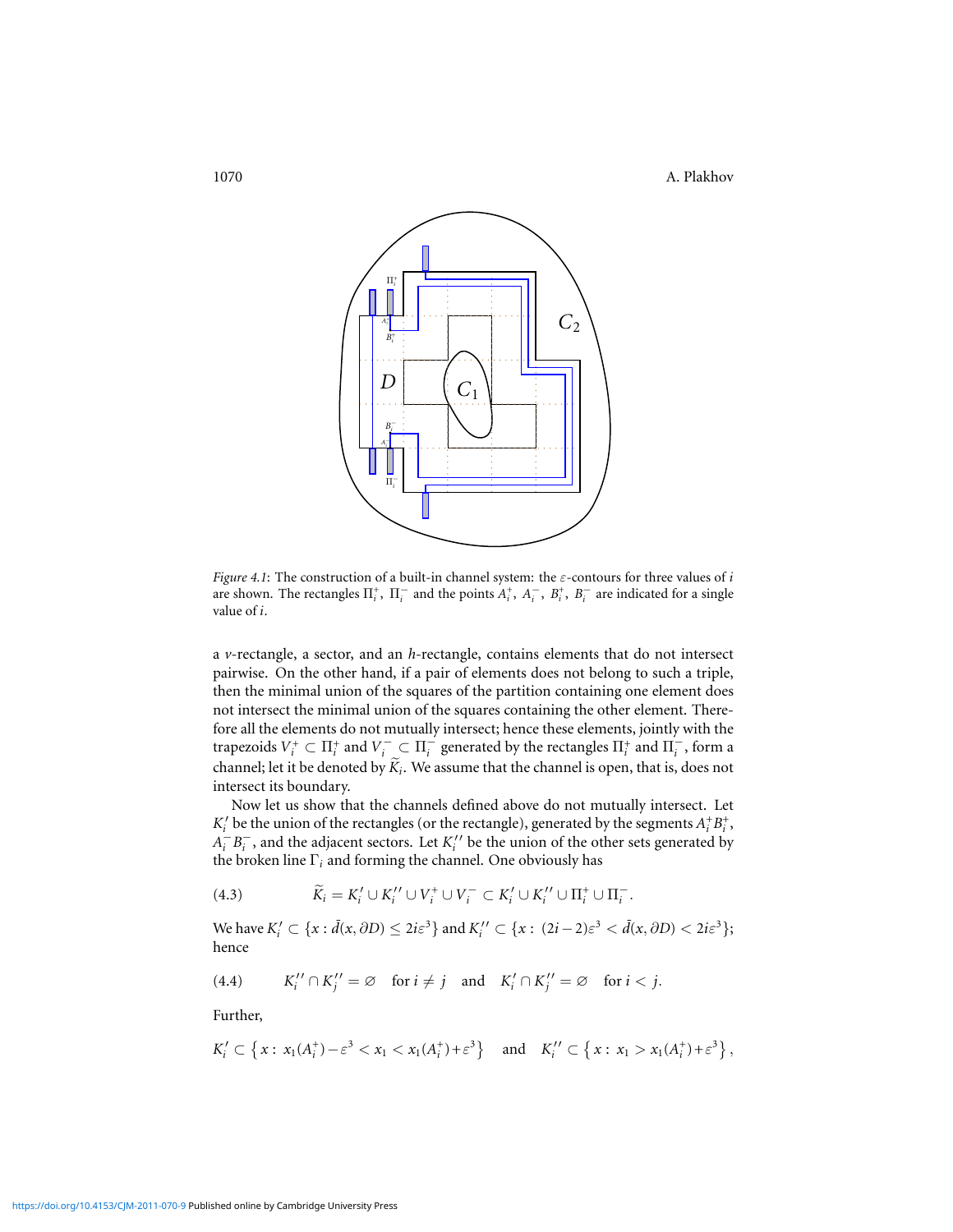*Optimal Roughening of Convex Bodies* 1071

hence

(4.5) 
$$
K'_i \cap K'_j = \varnothing \quad \text{and} \quad K''_i \cap K'_j = \varnothing \quad \text{for } i < j.
$$

Finally, both the sets  $\Pi_i^+ \cup \Pi_i^-$  and  $\Pi_j^+ \cup \Pi_j^-$ ,  $i \neq j$  do not intersect with *D* and have non-intersecting projections on the horizonal axis; therefore

<span id="page-13-1"></span>
$$
(4.6) \ \ (\Pi_i^+ \cup \Pi_i^-) \cap (\Pi_j^+ \cup \Pi_j^-) = \varnothing \quad \text{and} \quad (\Pi_i^+ \cup \Pi_i^-) \cap (K_j' \cup K_j'') = \varnothing \text{ for } i \neq j.
$$

The relations [\(4.3\)](#page-12-1)–[\(4.6\)](#page-13-1) imply that the channels  $\widetilde{K}_i$ ,  $i = 1, ..., N$  do not mutually intersect. Moreover, the union of the front sides of these channels is a horizontal segment of length *l* shielding the vertical flow of particles incident on *D*.

Denote

<span id="page-13-2"></span>(4.7) 
$$
\widetilde{B}_{\varepsilon} = D \cup (\bigcup_{i} \Pi_{i}^{+}) \cup (\bigcup_{i} \Pi_{i}^{-}) \setminus (\bigcup_{i} \widetilde{K}_{i}).
$$

Thus, the set  $\widetilde{B}_{\varepsilon}$  is obtained by adding all the rectangles  $\Pi_i^{\pm}$  to the set *D* and then subtracting all the channels  $K_i$ . A particle, incident on  $D$  with the initial velocity  $v = (0, -1)$ , intersects the front side of a channel, passes through the channel in the positive direction, then intersects its rear side, and further moves with a velocity  $v^+ = v + O(\varepsilon)$ . Therefore the resistance of  $\widetilde{B}_\varepsilon$  equals

$$
R(\widetilde{B}_{\varepsilon})=O(\varepsilon),\quad \varepsilon\to 0.
$$

Notice that, roughly speaking, the set  $\widetilde{B}_{\varepsilon}$  is not a body, since it is locally onedimensional. Indeed, the intersection of  $\widetilde{B}_{\varepsilon}$  with a neighborhood of a point on the common boundary of neighbor *v*- or *h*-rectangles is a rectilinear interval. In order to improve the construction, replace the  $\varepsilon$ -channels  $K_i$  in formula [\(4.7\)](#page-13-2) with  $\varepsilon'$ -channels  $K_i$  contained in  $\widetilde{K}_i$ , with  $\varepsilon' = \varepsilon + O(\varepsilon^2) < \varepsilon$ . (We additionally require that the lateral boundaries of  $\widetilde{K}_i$  and  $K_i$  are disjoint.) The resulting set  $B_\varepsilon =$  $D \cup (\cup \Pi_i^+) \cup (\cup \Pi_i^-) \setminus (\cup K_i)$  is a true body, and it also satisfies the relation  $R(B_\varepsilon) =$  $O(\varepsilon)$ ,  $\varepsilon \to 0$  and the inclusion  $C_1 \subset B_\varepsilon \subset C_2$ . The theorem is proved.

## **5 Proof of Theorem [2.5](#page-4-0)**

<span id="page-13-0"></span>Fix the bodies  $C_1$  and  $C_2$  and assume, without loss of generality, that  $v = (0, 0, -1)$ . As in the previous section, we construct a family of connected bodies  $B_{\varepsilon}$ ,  $C_1 \subset B_{\varepsilon} \subset$ *C*<sub>2</sub> with vanishing resistance,  $\lim_{\varepsilon \to 0} R(B_{\varepsilon}) = 0$ .

A typical body of the family is sandwich-shaped: it is the union of several thin sheets of two kinds: "sheets of small resistance" and "solid sheets". These two kinds of sheets alternate in the sandwich. The plane of the sheets is parallel to *v*. The sheets of small resistance are constructed with the use of Theorem [2.6.](#page-4-1) The solid sheets are much thinner than the sheets of small resistance and "glue them together", so that the resulting body is connected.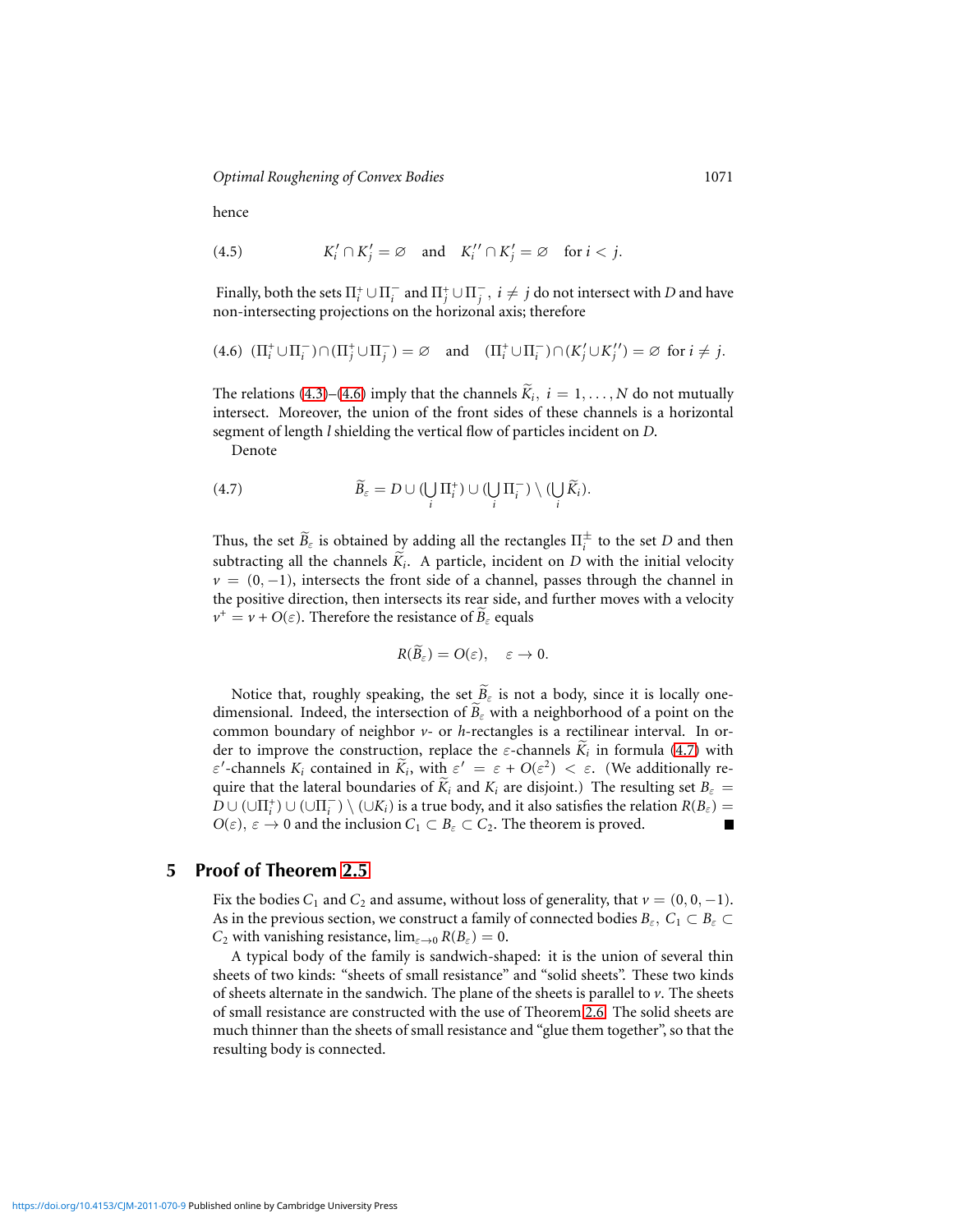1072 A. Plakhov

Let us proceed to the description of the construction. For a convex body  $C \subset \mathbb{R}^3$ denote

$$
C^t = \{(x_2, x_3) : (t, x_2, x_3) \in C\}.
$$

In other words,  $C^t$  is the projection of the cross section  $C \cap \{x_1 = t\}$  on the plane  $\mathbb{R}^2_{\{x_2,x_3\}}$ . Further, for a set  $A\subset\mathbb{R}$  define the sets

$$
\underline{C}^A = \bigcap_{t \in A} C^t \quad \text{and} \quad \overline{C}^A = \text{Conv}(\bigcup_{t \in A} C^t),
$$

where Conv means convex hull. One easily sees that  $\overline{C}^A \subset C^t \subset \underline{C}^A$  holds for any *t* ∈ *A*.

Define the set

$$
I = \{t : C_1^t \neq \varnothing\};
$$

that is, *I* is the projection of  $C_1$  on  $\mathbb{R}_{\{x_1\}}$ . Without loss of generality assume that the sets  $C_1$  and  $C_2$  are open. Then *I* is a bounded open interval,  $I = (a, b)$ .

Further, one has  $C_1^t \subset C_2^t$ . Moreover, for any  $t \in I$  there exists an open interval  $\mathcal{U}_t$ containing *t* such that

$$
\overline{C}_1^{\mathcal{U}_r}\subset \underline{C}_2^{\mathcal{U}_r} \quad \text{and} \quad \partial(\overline{C}_1^{\mathcal{U}_r})\cap \partial(\underline{C}_2^{\mathcal{U}_r})=\varnothing.
$$

Fix  $\varepsilon > 0$  and choose a finite subset of intervals  $\mathcal{U}_{t_i}$  covering the segment  $[a+\varepsilon, b-\varepsilon]$ . Next choose disjoint intervals  $I_i^{\varepsilon} \subset \mathcal{U}_{t_i}$  such that  $\bigcup_i I_i^{\varepsilon} = [a + \varepsilon, b - \varepsilon]$ . Due to the choice of these intervals, for each *i* one has

$$
\overline{C}_1^{I_i} \subset \underline{C}_2^{I_i} \quad \text{and} \quad \partial(\overline{C}_1^{I_i}) \cap \partial(\underline{C}_2^{I_i}) = \varnothing.
$$

Define

$$
C(\varepsilon) = C_2 \cap \big\{ x_1 \in (a, a + \varepsilon) \cup (b - \varepsilon, b) \big\}
$$

and denote by  $C_{x_1,x_2}(\varepsilon)$  the projection of  $C(\varepsilon)$  on the plane  $\mathbb{R}^2_{\{x_1,x_2\}}$ . More precisely, one has

$$
C_{x_1,x_2}(\varepsilon) = \{(t,\tau): t \in (a, a+\varepsilon) \cup (b-\varepsilon, b) \text{ and } C_2^t \cap \{x_2 = \tau\} \neq \emptyset\}.
$$

Let  $a_{\varepsilon}$  be the area of  $C_{x_1,x_2}(\varepsilon)$ ; one has  $\lim_{\varepsilon\to 0} a_{\varepsilon} = 0$ . The resistance of  $C(\varepsilon)$  can be estimated as

<span id="page-14-1"></span>
$$
|R(C(\varepsilon))| \leq 2a_{\varepsilon}.
$$

Using Theorem [2.6,](#page-4-1) choose plane sets  $B_i^{\varepsilon}$  such that

<span id="page-14-0"></span>(5.2) 
$$
\overline{C}_1^{I_i} \subset B_i^{\varepsilon} \subset \underline{C}_2^{I_i} \quad \text{and} \quad |R(B_i^{\varepsilon})| < \varepsilon.
$$

Then the resistance of the three-dimensional set  $I_i \times B_i^{\varepsilon}$  can be estimated as

<span id="page-14-2"></span>(5.3) 
$$
|R(I_i \times B_i^{\varepsilon})| = |I_i| \cdot |R(B_i^{\varepsilon})| < \varepsilon |I_i|,
$$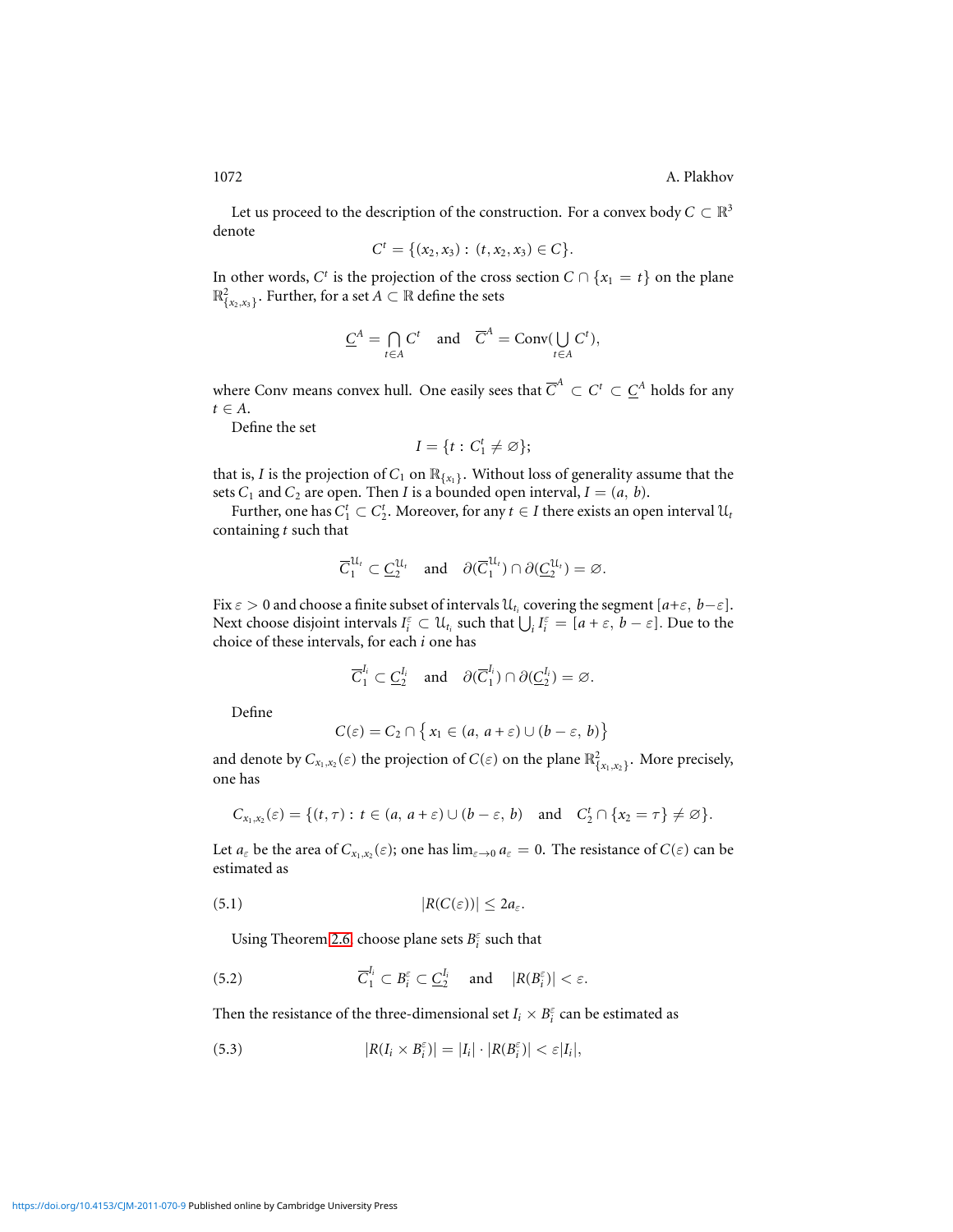where |*I*| is the length of the interval *I*. Define the set

$$
\widetilde{B}_{\varepsilon}=C(\varepsilon)\cup\left(\bigcup_{i} I_i\times B_i^{\varepsilon}\right).
$$

Using the first relation in [\(5.2\)](#page-14-0) and the definition of  $C(\varepsilon)$ , one concludes that

$$
C_1\subset \widetilde{B}_{\varepsilon}\subset C_2.
$$

Consider a particle incident on the body  $\widetilde{B}_{\varepsilon}$ . If its *x*<sub>1</sub>-coordinate belongs to  $(a, a + \varepsilon) \cup (b - \varepsilon, b)$ , then it makes a single reflection from the body at a point of  $C(\varepsilon)$ . If the  $x_1$ -coordinate belongs to an interval  $I_i$ , then the particle makes several reflections at points of  $I_i \times B_i^{\varepsilon}$  and never hits any other subset constituting the body  $\widetilde{B}_{\varepsilon}$ . Therefore the resistance of  $\widetilde{B}_{\varepsilon}$  is the sum of resistances of its subsets,

$$
R(\widetilde{B}_{\varepsilon}) = R(C(\varepsilon)) + \sum_i R(I_i \times B_i^{\varepsilon}).
$$

Using [\(5.1\)](#page-14-1) and [\(5.3\)](#page-14-2), one gets the estimate

$$
|R(\widetilde{B}_{\varepsilon})| \leq 2a_{\varepsilon} + \varepsilon(b-a),
$$

that is,  $\lim_{\varepsilon \to 0} R(\widetilde{B}_{\varepsilon}) = 0$ .

However, the set  $\widetilde{B}_{\varepsilon}$  is not connected. Let us therefore modify it in the following way. Take an open set  $J_\varepsilon \subset \mathbb{R}$  and require that it is the disjoint union of open intervals of total length less than  $\varepsilon$  and contains the endpoints of all the intervals  $I_i$ , that is,

$$
\bigcup_i \partial I_i \subset J_{\varepsilon} \quad \text{ and } \quad |J_{\varepsilon}| < \varepsilon.
$$

Define

$$
D(\varepsilon)=C_2\cap\{x_1\in J_{\varepsilon}\}.
$$

Then the body  $B_{\varepsilon} = \widetilde{B}_{\varepsilon} \cup D(\varepsilon)$  is connected and satisfies the relations

$$
C_1 \subset B_{\varepsilon} \subset C_2
$$
 and  $\lim_{\varepsilon \to 0} R(B_{\varepsilon}) = 0.$ 

Theorem [2.5](#page-4-0) is proved.

## **References**

- <span id="page-15-1"></span>[1] M. Belloni and B. Kawohl, *A paper of Legendre revisited*. Forum Math. **9**(1997), 655–667. <http://dx.doi.org/10.1515/form.1997.9.655>
- <span id="page-15-2"></span>[2] M. Belloni and A. Wagner, *Newton's problem of minimal resistance in the class of bodies with prescribed volume*. J. Convex Anal. **10**(2003), 491–500.
- <span id="page-15-0"></span>[3] F. Brock, V. Ferone, and B. Kawohl, *A symmetry problem in the calculus of variations*. Calc. Var. Partial Differential Equations **4**(1996), no. 6, 593–599. <http://dx.doi.org/10.1007/BF01261764>
- <span id="page-15-3"></span>[4] D. Bucur and G. Buttazzo, *Variational methods in shape optimization problems*. Progress in Nonlinear Differential Equations and their Applications, 65, Birkhäuser Boston, Boston, MA, 2005.

<https://doi.org/10.4153/CJM-2011-070-9>Published online by Cambridge University Press